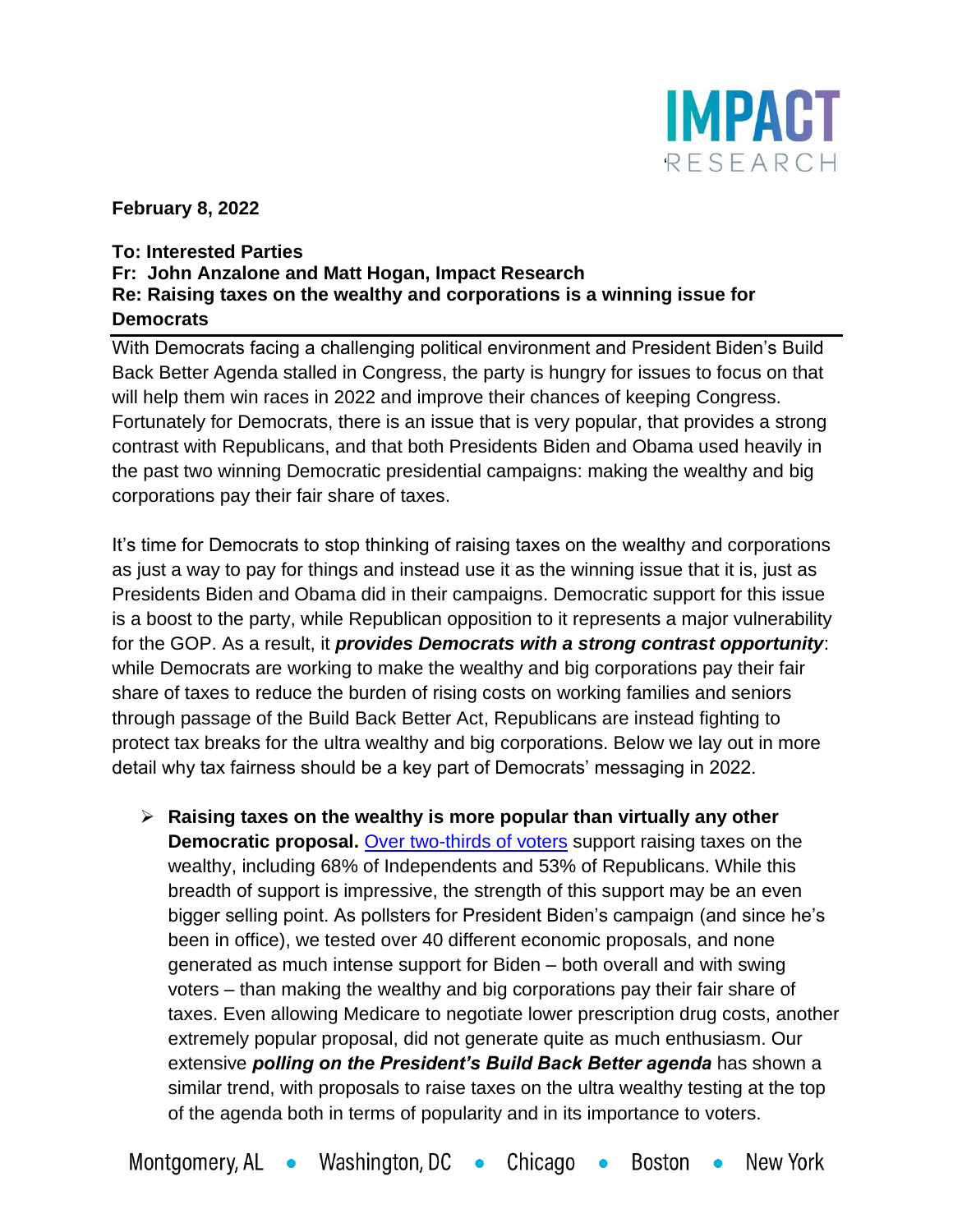➢ **The tax fairness issue was a key part of Biden and Obama's messaging in Democrats' past two winning presidential campaigns.** Perhaps the strongest real-world evidence of the effectiveness of raising taxes on the wealthy as a campaign issue is that both Presidents Biden and Obama made it a core part of their closing arguments in their presidential campaigns. The most frequently run ad by Biden's [presidential](https://www.youtube.com/watch?v=tN4dV8jwgAU) campaign in the fall of 2020 was on his plan to raise taxes on those making over \$400,000 and close tax loopholes for big corporations. A big reason that it was the most run ad was because it outperformed every other ad in the campaign's internal ad testing. It was also very effective in not only rebutting Republican claims that Biden would raise taxes on the middle class but also in helping to give Biden a critical advantage on which candidate was seen as more likely to help working families.

Biden's successful use of the issue in 2020 was reminiscent of Barack Obama's use of it in his 2012 campaign. As Neera Tanden said after that [election,](https://www.politico.com/story/2012/11/obama-sees-voter-mandate-on-taxes-083502) "President Obama did something few campaigns have done: He campaigned on higher taxes for the wealthy. That issue was in every debate, it was in every stump speech and was in his closing argument." In contrast to President Biden and Obama's presidential campaigns, Hillary Clinton's 2016 presidential campaign did not make raising taxes on the wealthy and corporations a core part of its message.

- ➢ **Republican support for cutting taxes for the wealthy is a major vulnerability for the GOP.** Of all the potential negative messages our firm tested against Donald Trump over the course of his presidency and the 2020 campaign, none raised more concerns among *persuadable* voters than a message about how his tax plan overwhelmingly benefited the wealthiest 1% and increased the debt. Continued Republican support for this tax plan and their opposition to raising taxes on the wealthy is a major vulnerability for GOP candidates this cycle.
- ➢ **This issue creates a clear contrast on who each party is fighting for.**  Another benefit of talking about raising taxes on the wealthy and corporations is that it is easy for voters to understand, particularly *persuadable* voters who are less likely to follow politics closely. As Americans are increasingly frustrated with rising costs, this issue gives Democrats an opportunity to demonstrate how they are the party focused on providing relief to working families and seniors (through the Build Back Better Act), while Republicans are continuing to prioritize protecting tax breaks for the wealthy and big corporations.